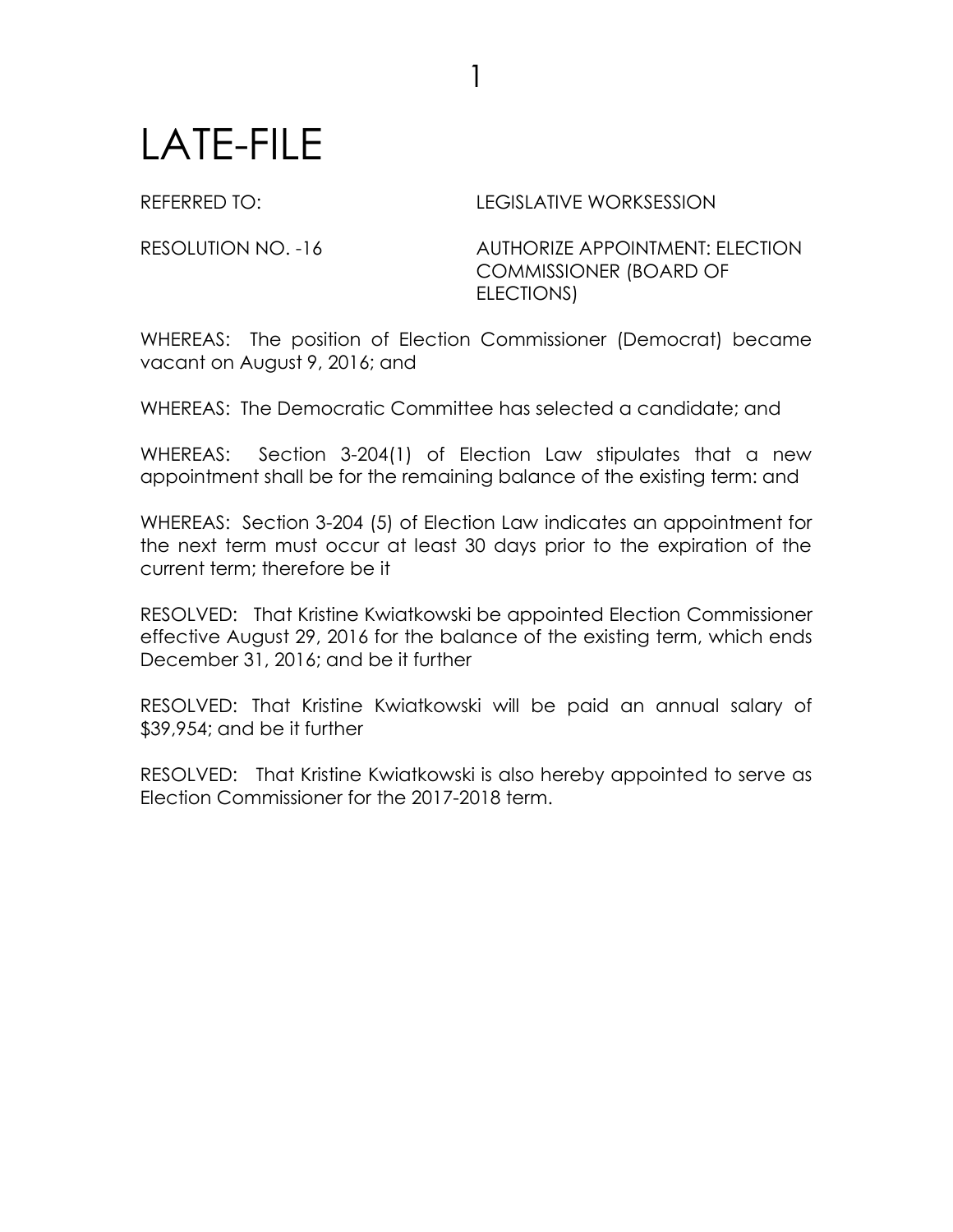| <b>REFERRED TO:</b> | <b>HEALTH &amp; HUMAN SERVICES</b><br><b>COMMITTEE</b><br>PERSONNEL COMMITTEE<br><b>FINANCE COMMITTEE</b> |
|---------------------|-----------------------------------------------------------------------------------------------------------|
| RESOLUTION NO. -16  | <b>AUTHORIZE FUNDING OF</b><br><b>VACANT DIRECTOR OF SOCIAL</b><br>SERVICES POSITION AND                  |

WHEREAS: Legislative approval is required to fund any unfunded vacancy and to authorize any appointment to a non-union position within Tioga County; and

SERVICES

AUTHORIZE APPOINTMENT DEPARTMENT OF SOCIAL

WHEREAS: Since 2001, The Director of Social Services (non-union salary range: \$58,131-\$68,131) position has been left vacant and unfunded; however, due to an announced retirement, the Commissioner of Social Service wishes to now fund and fill said vacancy; and

WHEREAS: The position of Director of Administrative Services (non-union salary range: \$51,149-\$61,149) will become vacant on August 31, 2016 and shall be left unfunded; and

WHEREAS: The Commissioner of Social Services would like to backfill the Director of Social Services position from within his department to continue the agency's operating efficiency; therefore be it

RESOLVED: That the Tioga County Legislature authorizes the funding of the vacant Director of Social Services position effective September 1, 2016; and be it further

RESOLVED: That Elizabeth Myers shall be provisionally appointed to the Director of Social Services effective September 1, 2016 pending successful appointment from a civil service eligible list at an annual non-union salary of \$61,573.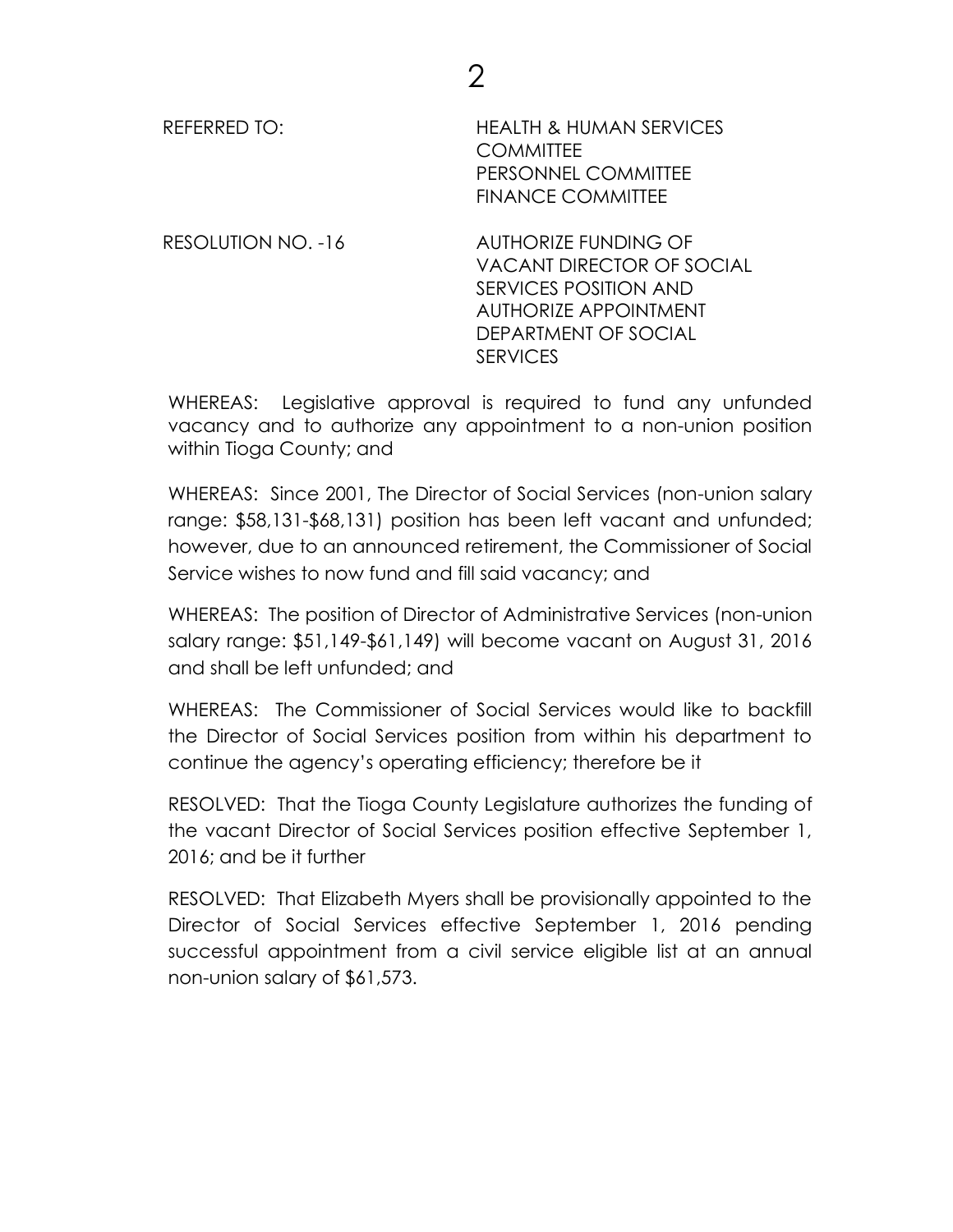## REFERRED TO: FINANCE/LEGAL COMMITTEE

## RESOLUTION NO. -16 ACCEPT AUCTION BIDS FOR COUNTY OWNED PROPERTY ACQUIRED FOR TAXES, AUTHORIZE EXECUTION OF DEEDS

WHEREAS: Properties acquired by Tioga County for nonpayment of taxes in the Towns of Barton, Berkshire, Candor, Newark Valley, Owego, Richford, Spencer and Tioga were offered for sale at Public Auction conducted Thursday, August 4, 2016, by the County Treasurer; and

WHEREAS: It is the intent of the Legislature to return the properties to the Tax Rolls as soon as possible; therefore be it

RESOLVED: That the following bids, being the highest made at said Auction for the several different properties offered, be and hereby are accepted and the Chair of the Tioga County Legislature authorized to sign and record, on receipt of the amount bid and recording costs, Quit Claim Deeds conveying the various parcels to the successful bidders:

| Prior Owner-Tax Map#               | Purchaser              | <b>Bid</b> |
|------------------------------------|------------------------|------------|
| Town of Barton:                    |                        |            |
| Henry W. Campbell, 144.00-1-19.10  | Mark Walburn           | 8,500      |
| Timothy B. Pipher, 166.19-4-17     | Judy Kauppinen         | 8,000      |
| Debra L. Rumsey, 166.18-2-2        | <b>JTM Enterprises</b> | 26,000     |
| Charles T. Zimmer II, 166.16-3-55  | Keith Jastremsky       | 12,500     |
| Robert M. Schultz, 166.15-4-12     | Keith M. Coreby        | 13,500     |
| Town of Berkshire                  |                        |            |
| Raymond G. Ceurter, 31.07-1-9      | Michelle Gehm          | 22,500     |
| Richard C. Hulbert, 22.00-2-18.22  | Michael Michaud        | 18,000     |
| Town of Candor:                    |                        |            |
| Robert V. Fattibene, 73.00-1-34.60 | Eric D. Slate          | 72,000     |
| Robert J. Johnson, 38.00-1-23      | Howard R. Leonard      | 4,750      |
| Robert E. Schumacher, 70.00-1-9    | Michael B. Yammine     | 18,000     |
| Frank Sorrentino, 61.09-2-31       | 716 Fall Creek, INC    | 15,000     |
| Frank Sorrentino, 37.00-1-16.10    | Susquehanna Land Co.   | 78,000     |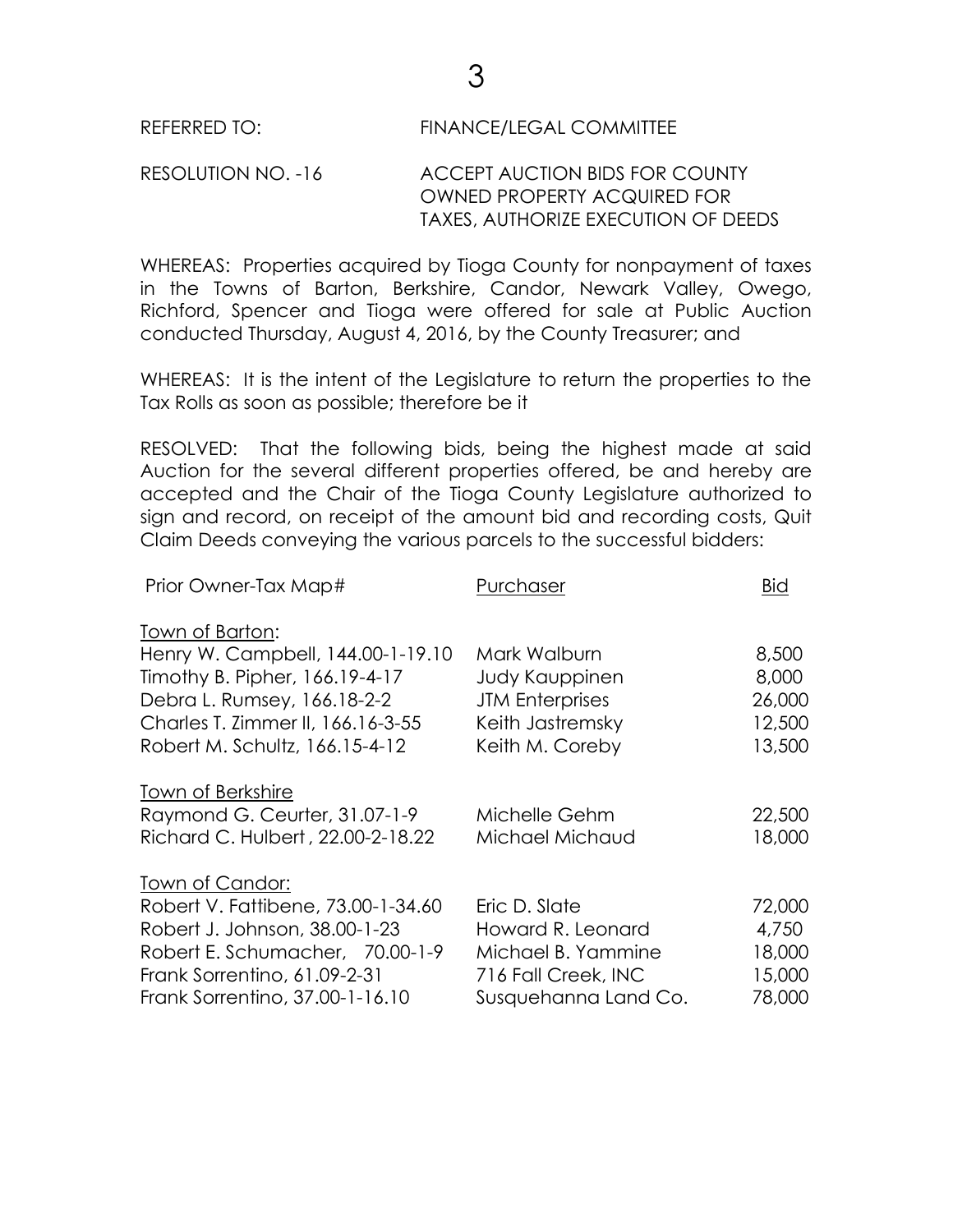| Prior Owner-Tax Map#                                                                                                                                                                                                                                                                                                                                                                                     | Purchaser                                                                                                                                                     | <b>Bid</b>                                                                                |
|----------------------------------------------------------------------------------------------------------------------------------------------------------------------------------------------------------------------------------------------------------------------------------------------------------------------------------------------------------------------------------------------------------|---------------------------------------------------------------------------------------------------------------------------------------------------------------|-------------------------------------------------------------------------------------------|
| <u>Town of Newark Valley:</u><br>Anatoly Atamansky, 55.00-1-6.90<br>David Clark, 42.00-1-46.20                                                                                                                                                                                                                                                                                                           | Jason L. Harvey<br>Randall S. Brook                                                                                                                           | 15,500<br>5,000                                                                           |
| <u>Town of Owego:</u><br>Patrick J. Bidwell, 96.00-2-30.2<br>Sonja Mammen, 128.08-7-81<br>Timothy Blair, 128.12-1-19<br>Qureshi Riffat UL Muntaha, 128.08-3-36 Brett W. Relyea<br>Kenneth Padgett, 107.00-2-41<br>Kenneth Padgett, 107.00-2-42<br>Kenneth E Smith, 128.08-4-42<br>Susquehanna Horizons, INC., 128.08-3-71 Robert E. Butler<br>Richard H. Tyler, 164.00-2-22.2<br>Dale Wales, 128.08-3-91 | Michael T. Ferro<br>Robert E. Butler<br>Laura B. Huizinga<br>Matthew R. Karpel<br>Matthew R. Karpel<br>4345 Lake, LLC<br>James A. Scheffer<br>Brett W. Relyea | 6,500<br>8,000<br>48,000<br>5,000<br>5,250<br>9,250<br>4,000<br>10,000<br>5,000<br>16,500 |
| <u>Town of Richford:</u><br>Randy Armitage, 5.00-1-9.11                                                                                                                                                                                                                                                                                                                                                  | <b>Scott Land Yard Rentals</b>                                                                                                                                | 23,000                                                                                    |
| Town of Spencer<br>Milne Grier, 92.00-1-10.10                                                                                                                                                                                                                                                                                                                                                            | Gregory Shipman                                                                                                                                               | 7,750                                                                                     |
| <u>Town of Tioga:</u><br>Grace Barr, 158.00-1-22<br>Floyd R Pond, 115.00-2-18<br>Lynn/ Terry Rhodes, 117.11-2-11                                                                                                                                                                                                                                                                                         | Brett W. Relyea<br>James B. Strong<br><b>BJKL, LLC</b>                                                                                                        | 1,300<br>6,500<br>15,000                                                                  |